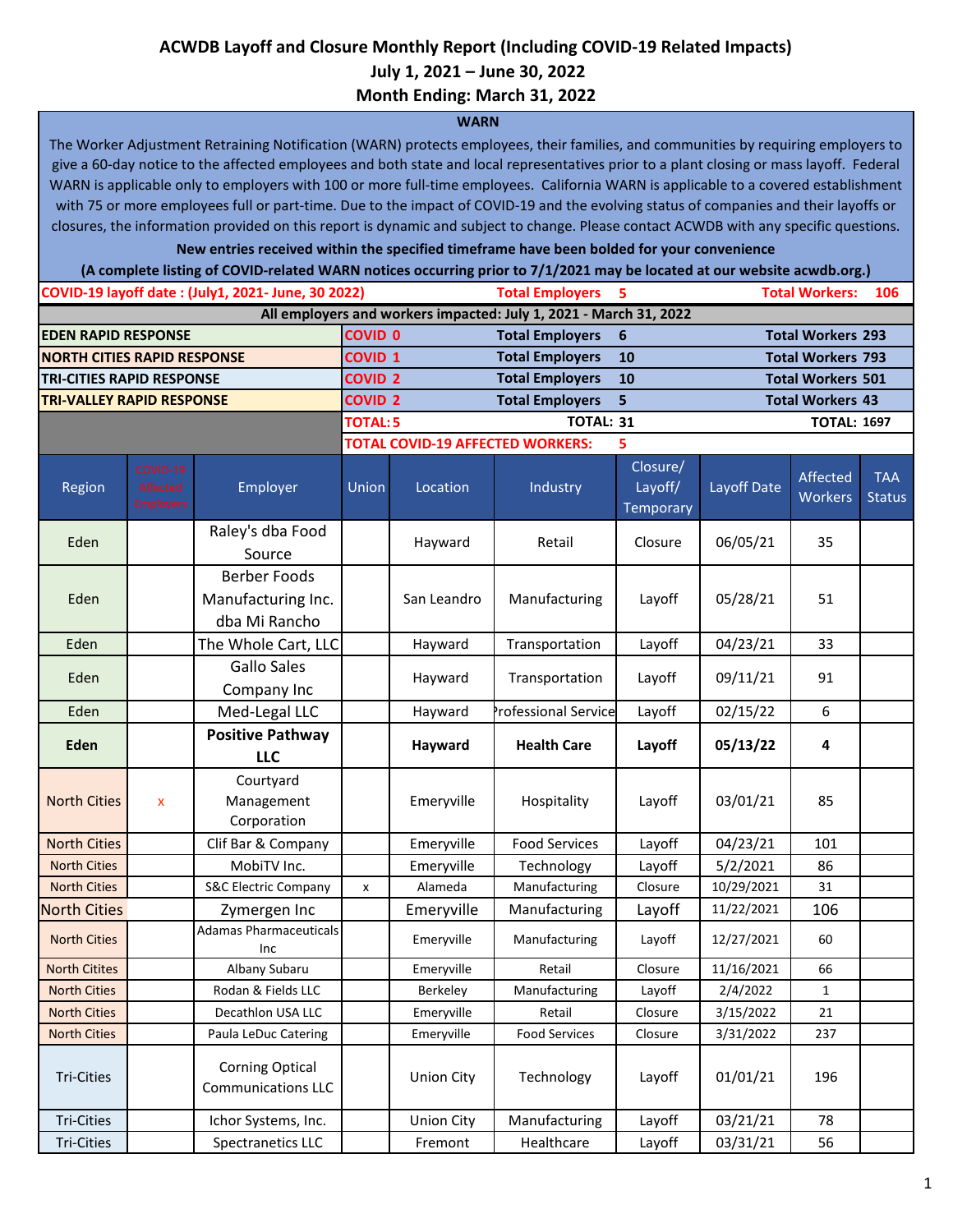| <b>Tri-Cities</b> | $\mathsf{x}$              | Smiths Detection, Inc.                                                              | Newark        | Technology                      | Layoff  | 04/30/21  | 4  |  |
|-------------------|---------------------------|-------------------------------------------------------------------------------------|---------------|---------------------------------|---------|-----------|----|--|
| <b>Tri-Cities</b> | $\mathsf{x}$              | All about Parking, Inc                                                              | Fremont       | Professional<br>Services        | Layoff  | 3/11/2021 | 5  |  |
| <b>Tri-Cities</b> |                           | Wells Fargo &<br>Company                                                            | Fremont       | Professional<br><b>Services</b> | Layoff  | 03/11/21  | 72 |  |
| Tri-Cities        |                           | The Double Tree Hotel                                                               | <b>Newark</b> | Hospitality                     | Layoff  | 06/30/21  | 53 |  |
| <b>Tri Cities</b> |                           | MetroStar Express LLC                                                               | Fremont       | Transportation                  | Closure | 07/07/21  | 73 |  |
| <b>Tri-Cities</b> |                           | Wells Fargo &<br>Company                                                            | Fremont       | Professional<br>Services        | Layoff  | 12/31/21  | 65 |  |
| <b>Tri-Cities</b> |                           | La Quinta Fremont                                                                   | Fremont       | Professional<br>Services        | Closure | 02/15/22  | 13 |  |
| <b>Tri-Valley</b> |                           | Saba, a Subsidiary of<br>Cornerstone<br>OnDemand - Dublin<br>Office                 | Dublin        | Technology                      | Layoff  | 01/05/21  | 11 |  |
| <b>Tri-Valley</b> | $\boldsymbol{\mathsf{x}}$ | Godiva Chocolatier,<br>Inc.                                                         | Pleasanton    | <b>Food Services</b>            | Layoff  | 03/26/21  | 4  |  |
| <b>Tri-Valley</b> | $\mathbf{x}$              | Godiva Chocolatier,<br>Inc.                                                         | Livermore     | <b>Food Services</b>            | Layoff  | 03/26/21  | 8  |  |
| <b>Tri-Valley</b> |                           | Kaiser Foundation<br>Hospitals and Kaiser<br><b>Foundation Health</b><br>Plan, Inc. | Pleasanton    | Healthcare                      | Layoff  | 05/30/21  | 20 |  |
| <b>Tri-Valley</b> |                           | <b>Webster Orthopedics</b>                                                          | Dublin        | Healthcare                      | Layoff  | 12/31/21  | 24 |  |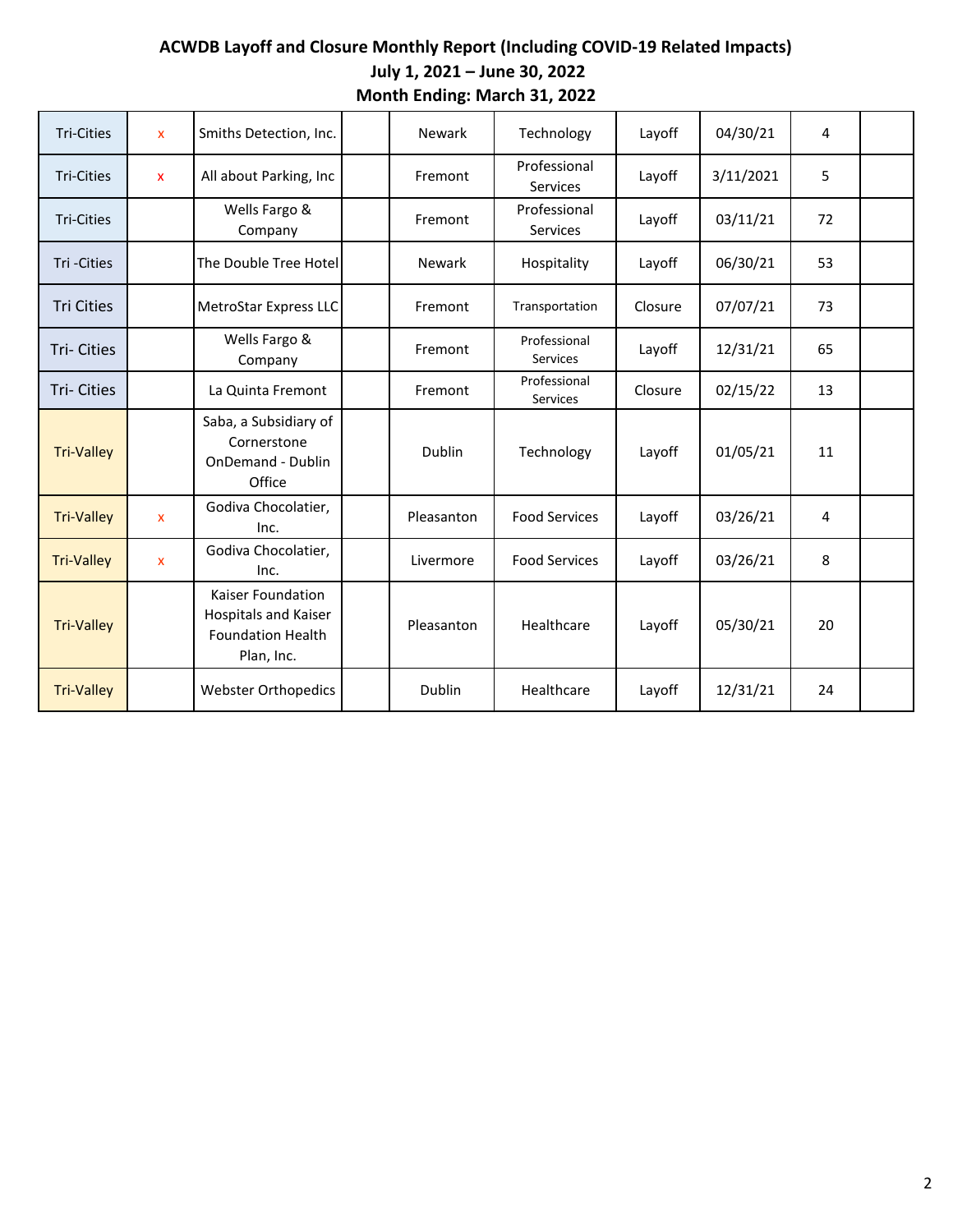| <b>Industry</b>                         | <b>Affected Workers</b> |
|-----------------------------------------|-------------------------|
| Construction                            | 0                       |
| <b>Finance/Professional Services</b>    | 247                     |
| Food Services/Hospitality/Entertainment | 488                     |
| Government/Education                    | 0                       |
| Healthcare/Science                      | 104                     |
| Manufacturing/Transportation/Warehouse  | 524                     |
| <b>Retail</b>                           | 122                     |
| <b>Technology</b>                       | 211                     |
| <b>Grand Total</b>                      | 1696                    |

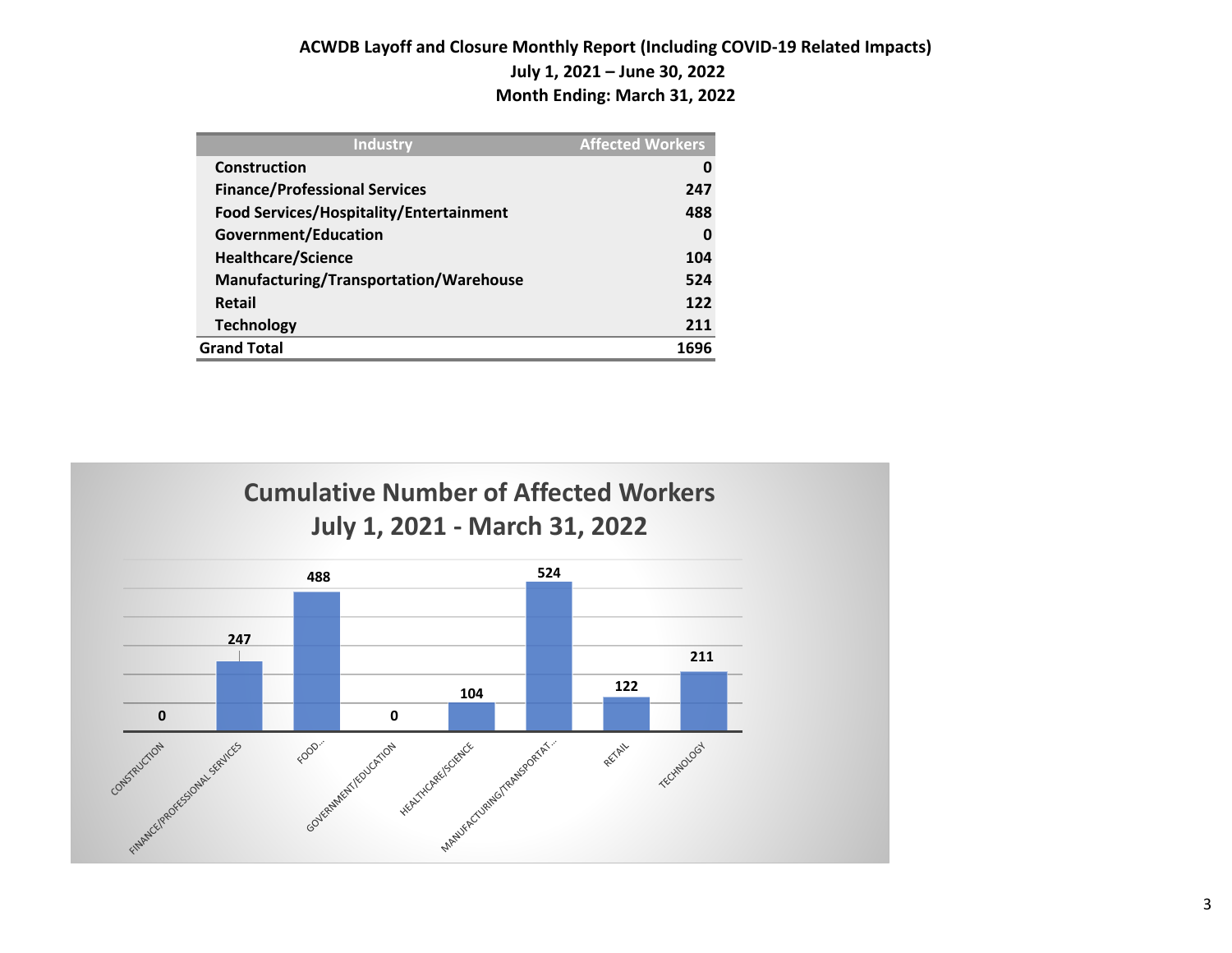#### **EDEN RAPID RESPONSE**

| <b>Industry</b>                         | <b>Affected Workers</b> |
|-----------------------------------------|-------------------------|
| Construction                            | 0                       |
| <b>Finance/Professional Services</b>    | 6                       |
| Food Services/Hospitality/Entertainment | 0                       |
| Government/Education                    | 0                       |
| <b>Healthcare/Science</b>               | 4                       |
| Manufacturing/Transportation/Warehouse  | 248                     |
| <b>Retail</b>                           | 35                      |
| <b>Technology</b>                       | 0                       |
| <b>Grand Total</b>                      | 293                     |

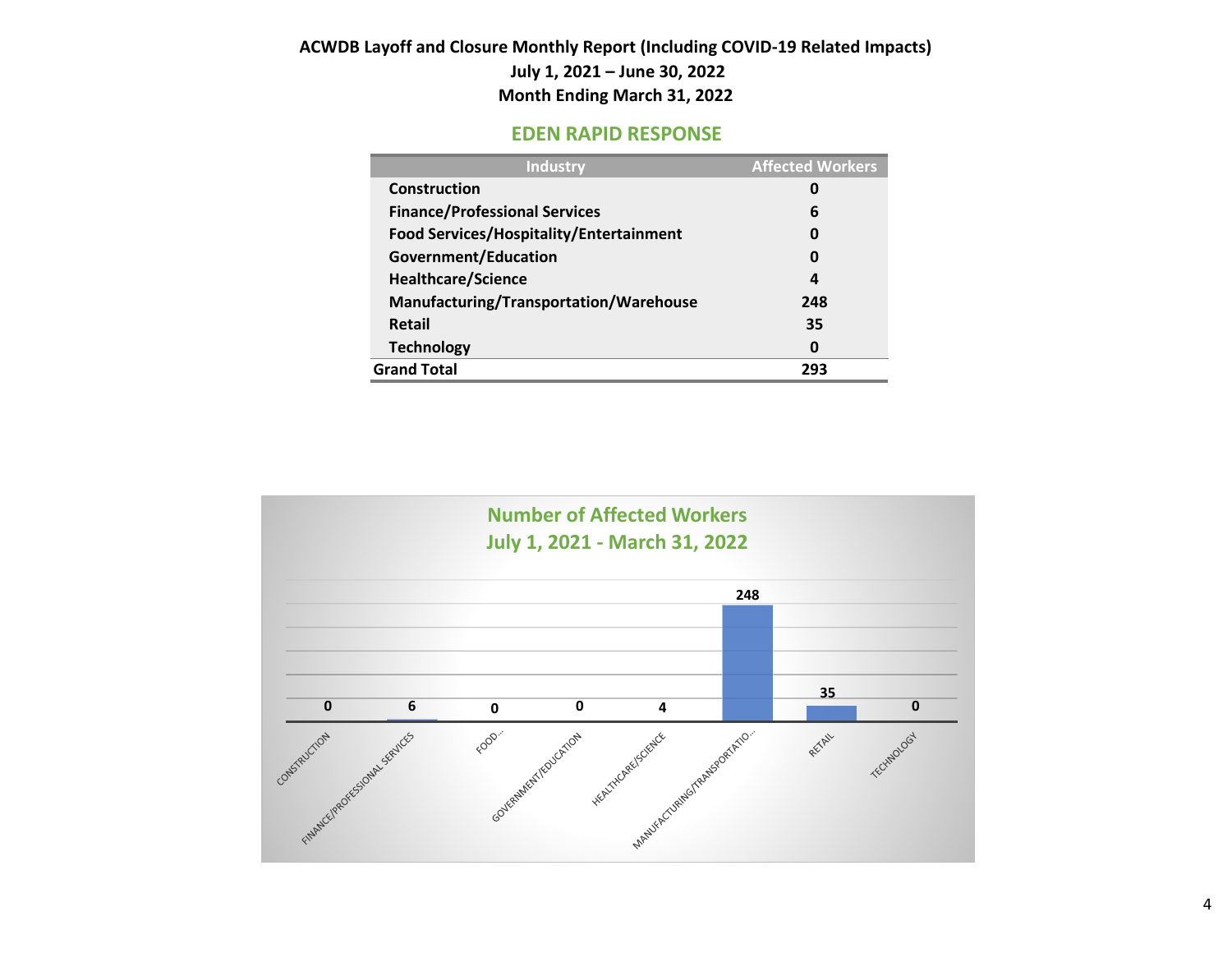### **NORTH CITIES RAPID RESPONSE**

| <b>Industry</b>                         | <b>Affected Workers</b> |
|-----------------------------------------|-------------------------|
| Construction                            | 0                       |
| <b>Finance/Professional Services</b>    | 86                      |
| Food Services/Hospitality/Entertainment | 423                     |
| <b>Government/Education</b>             | 0                       |
| <b>Healthcare/Science</b>               | 0                       |
| Manufacturing/Transportation/Warehouse  | 198                     |
| <b>Retail</b>                           | 87                      |
| <b>Technology</b>                       | 0                       |
| <b>Grand Total</b>                      | 794                     |

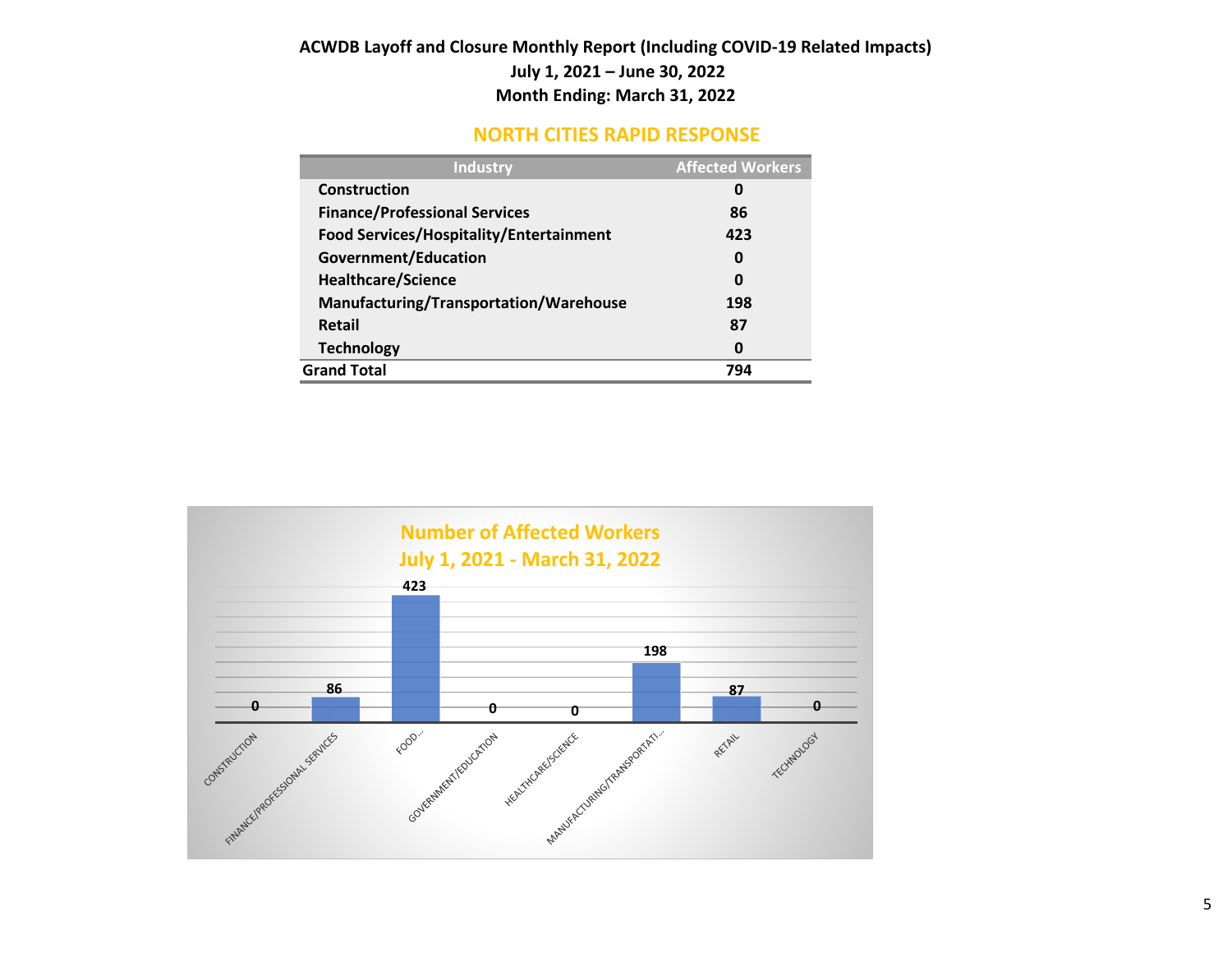## **TRI-CITIES RAPID RESPONSE**

| <b>Industry</b>                                | <b>Affected Workers</b> |
|------------------------------------------------|-------------------------|
| Construction                                   | 0                       |
| <b>Finance/Professional Services</b>           | 90                      |
| <b>Food Services/Hospitality/Entertainment</b> | 53                      |
| Government/Education                           | 0                       |
| <b>Healthcare/Science</b>                      | 80                      |
| Manufacturing/Transportation/Warehouse         | 78                      |
| Retail                                         | 0                       |
| <b>Technology</b>                              | 200                     |
| <b>Grand Total</b>                             | 501                     |